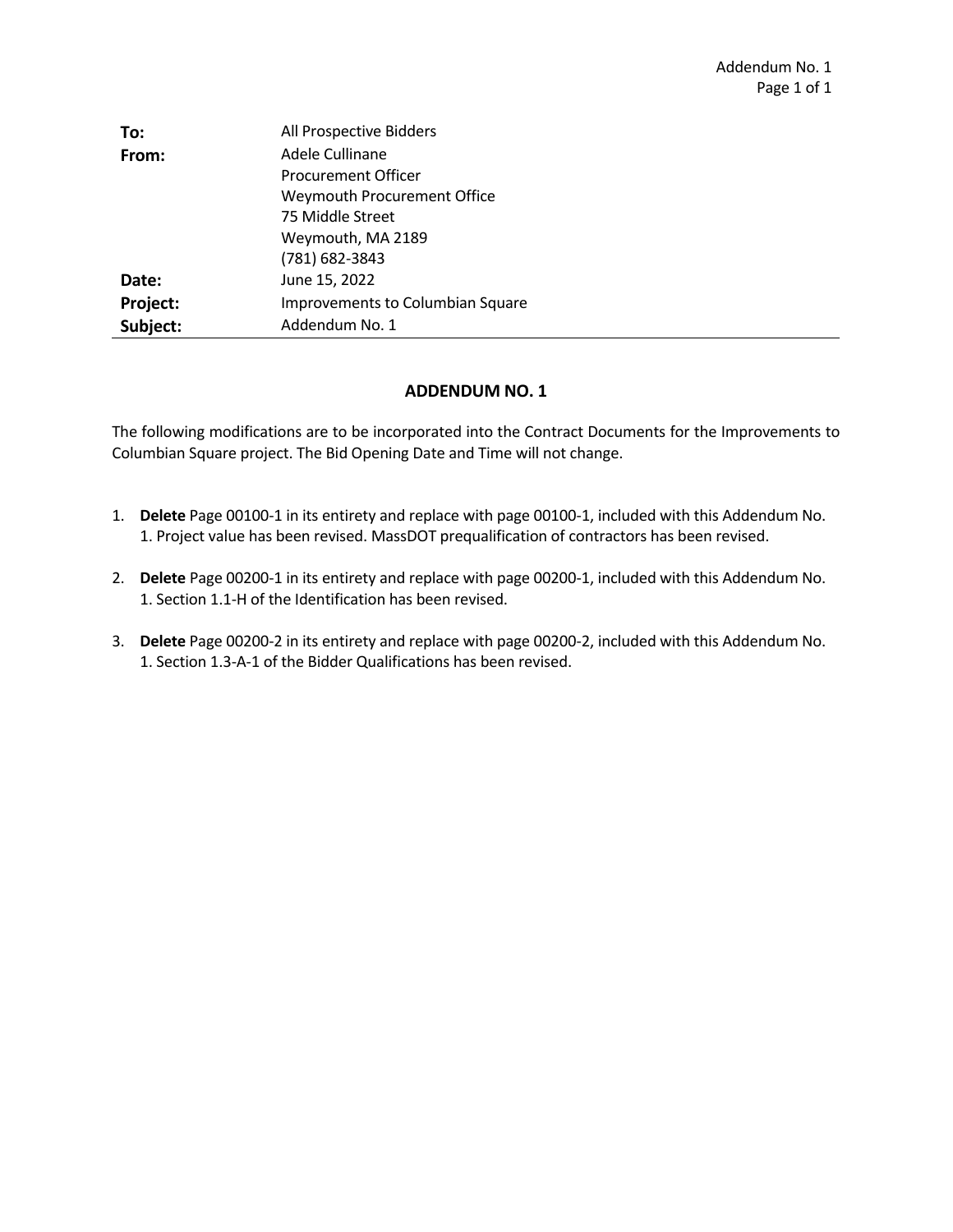TOWN OF WEYMOUTH – **IMPROVEMENTS TO COLUMBIAN SQUARE** (BID# WEY 20 PCD 51) Weymouth, Massachusetts Bid Documents June 8, 2022

# INVITATION TO BID

The Town of Weymouth invites the submission of Sealed General Bids for Improvements to Columbian

Square **Weymouth, MA**. Improvements include roadway reconstruction, new sidewalks, new drainage structures and pipes, water main upgrades, lighting installation, new traffic signals, signing, striping, and landscaping.

**BIDS ARE DUE on Thursday, July 14, 2022 at 11:00 AM** at the Town of Weymouth Procurement/ Asset Management Department, 75 Middle Street, 3rd Floor, Weymouth, MA 02189. **BID OPENING** will occur immediately thereafter in the Town Council Chambers, 75 Middle Street, 2nd Floor, Weymouth, MA 02189.

## **PROJECT VALUE: \$8,628,963.50**

Plans, specifications and all other bid documents may be obtained electronically beginning on Wednesday, June 8, 9:00 AM. Requests for electronic files may be made as follows: Procurement@weymouth.ma.us. Hard copies will not be available.

Bid security in the form of a bid bond or certified check in the amount of 5% of the bid payable to the Town of Weymouth is required. Bid security shall not be enclosed with the proposal but shall be delivered separately to the office of Procurement/ Asset Management, **attached to the outside of the bid proposal**. All bidding procedures shall be in accordance with General Laws of the Commonwealth of Massachusetts, Chapter 30B as amended to date.

The successful bidder will be required to furnish a performance bond and payment bond each in the amount equal to one hundred percent (100%) of the contract price from a surety company satisfactory to the Town.

**PRE-BID CONFERENCE will be held on Thursday, June 16, 2022 at 10:00 AM and will be a virtual meeting, the link to join this meeting is** https://us02web.zoom.us/j/81964493670**.** The meeting is recommended but not mandatory. In addition, questions may be submitted electronically to Procurement@weymouth.ma.us by 4:00 PM, **Wednesday, June 29, 2022.** Responses will be provided at **12:00 Noon on Wednesday, July 6, 2022.**

Attention is called to the prevailing wage rate schedules included in the bid documents. The contractor will be required to pay prevailing wages in accordance with the classification schedule from the Massachusetts Commissioner of Labor & Industries.

Prevailing wage rates have been fixed by the Massachusetts Department of Labor and Industries and shall be in conformance with Section 26 through Section 27H of Chapter 149 of the Massachusetts General Laws.

The Town is an equal opportunity employer and will require compliance with its Affirmative Action program and with the Affirmative Actions stated in the Town of Weymouth Supplemental Equal Employment Opportunity and Anti-Discrimination and Affirmative Action Program. To comply with the requirements of this program, the Contractor must submit the appropriate MBE/WBE forms as described in the Special Conditions.

#### **MassDOT prequalification of contractors with the class of work as, Highway - Construction, for the project with an estimated value of \$8,628,963.50 will be required**.

All sealed proposals must be delivered to the Town of Weymouth prior to the BID OPENING, as stated above, at which time and place they will be opened and read aloud. The Bidder assumes the risk of any delay due to mail delivery. Proposals received after the official BID OPENING will be returned unopened.

The Town of Weymouth reserves the right to waive any informalities in Bids, to reject any or all Bids, or to accept any proposal that in their judgment will be in the best interest of the Town.

END OF SECTION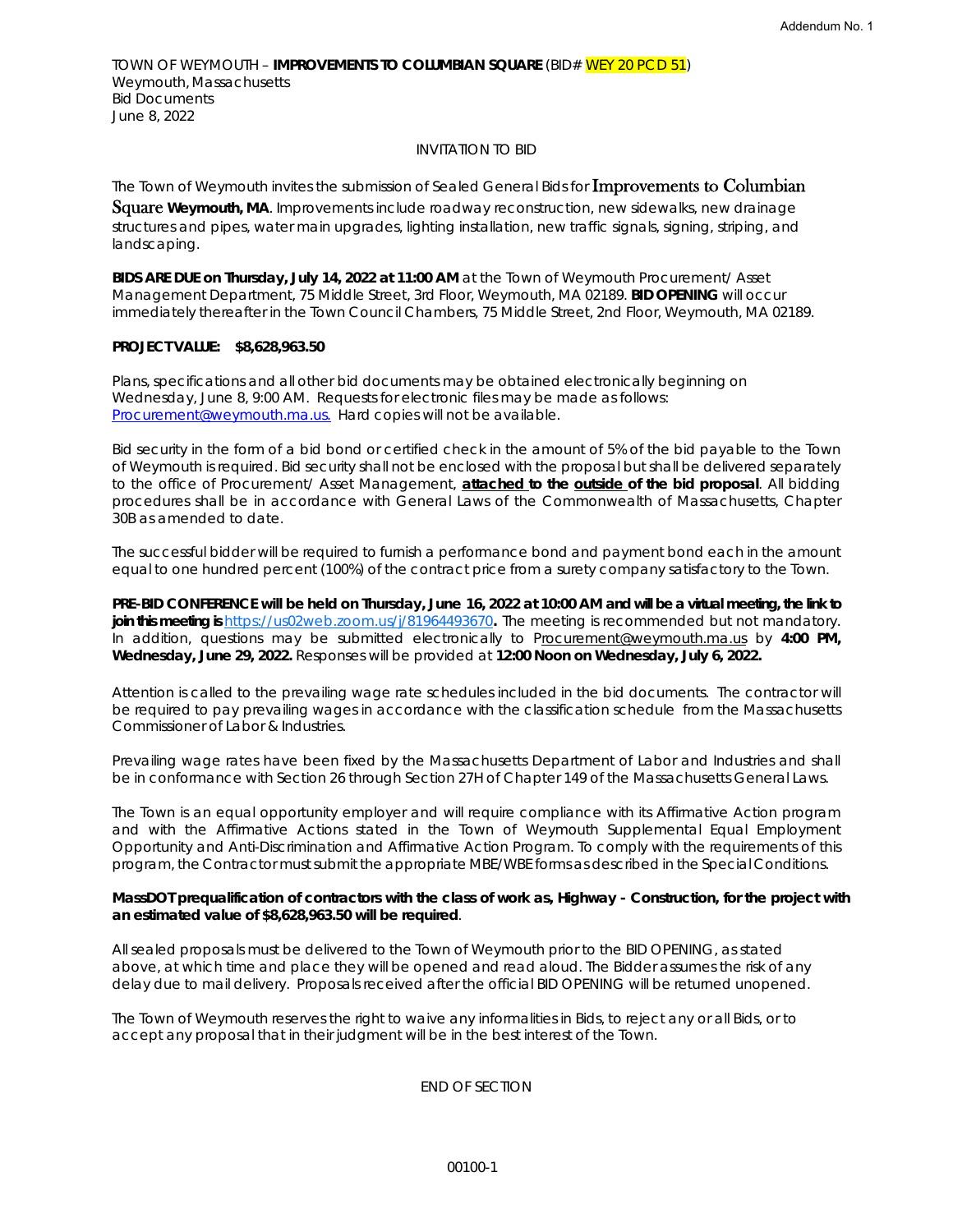TOWN OF WEYMOUTH – **IMPROVEMENTS TO COLUMBIAN SQUARE** (BID# WEY 20 PCD 51) Weymouth, Massachusetts Bid Documents June 8, 2022

### INSTRUCTIONS TO BIDDERS

## PART 1 – GENERAL

### 1.1 IDENTIFICATION

- A. Project Name: **Improvements to Columbian Square**
- B. Bid Number: WEY 20 PCD 51
- C. Awarding Authority: Town of Weymouth
- D. Project Site and Location of Work:

Intersection of Pleasant Street and Columbian Street, See attached Contract Drawings (Appendix A).

## E. **Bid Contact: Adele Cullinane**

Address: 75 Middle Street, 3rd Floor, Weymouth, Massachusetts 02189 Telephone: (781) 682-3843 Email: ACullinane@weymouth.ma.us

F. Owner: Town of Weymouth c/o Planning Department

Address: 75 Middle Street, 3rd Floor, Weymouth, Massachusetts 02189 Telephone: (781) 340-5015 Contact Person: Owen MacDonald, P.E., PTOE Email: OMacdonald@weymouth.ma.us

G. Owner's Representative/Prime Consultant: Green International Affiliates, Inc.

Address: 100 Ames Pond Drive, Suite 200, Tewksbury, MA 01876 Telephone: 978-923-0400 Contact Person: Dennis Vertiyev, P.E. Email: DVertiyev@greenintl.com

H. Project Value: \$8,628,963.50

### 1.2 BIDDING / PROJECT SCHEDULE INFORMATION

- A. **Bid Documents** will be available via electronic mail beginning on Wednesday, June 8, 2022. Bidders shall contact the Procurement Office at the Town of Weymouth via email at Procurement@weymouth.ma.us. The Bid Holder's List shall be maintained by the Bid Contact. Bid documents will not be distributed via U.S. mail.
	- 1. When requesting Bid Documents from the Bid Contact (Procurement@weymouth.ma.us), Bidders shall provide the following information in writing:
		- a. Name of the Bidder;
		- b. Business address;
		- c. Contact person;
		- d. Email address for said contact person; and
		- e. Phone number for said contact person.